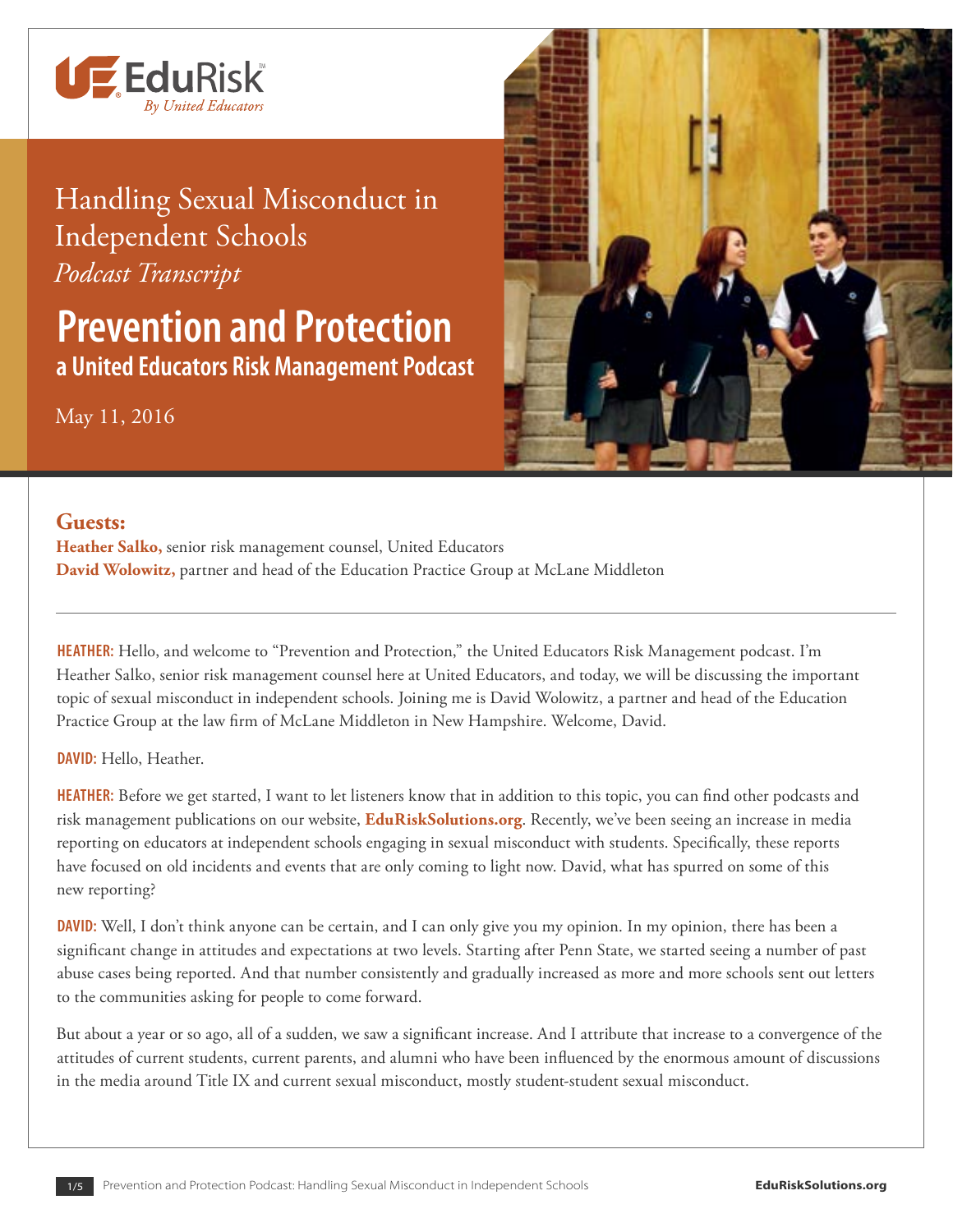Those expectations about how survivors should be treated, about how cases that are reported should be handled—including the fact that they should be reported to the police—and to be investigated...those attitudes, I think, have converged with the attitudes about survivors from the past. And essentially, I think the expectation is that survivors from the past, regardless of the nature of their sexual abuse, will be treated similarly to survivors in the present.

**HEATHER:** That's interesting, and I'd have to say I agree. David, it seems there has been what I would term a positive sea change in the attitude about what students and parents expect if there is an unfortunate incident of sexual misconduct involving either students or teachers or even between students.

I want to talk more about these older instances in just a moment. But given this attitude change, how should a school respond now if there's an allegation made about current wrongdoing, either between a teacher and a student or students?

**DAVID:** Well, the first thing they should do is look to what the expectations are in Title IX schools, whether they're colleges or secondary schools, or even K through middle school. Most public schools are Title IX schools. Maybe all public schools are Title IX schools.

And understand that most of the public doesn't make a distinction between non-Title IX and Title IX. So the mindset of, I think, parents and students currently, is that a school will have the same or similar teams in place and processes in place to handle or report a sexual misconduct.

For example, they will have people in place trained to do an investigation. They will have people in place trained to give students support. They will communicate with the families. They will protect against retaliation. They will focus on remediation, meaning that they will make appropriate efforts to see that whatever occurred doesn't occur again.

**HEATHER:** Of course, there are important mandatory reporting obligations that every state imposes requiring educators to report suspected sexual or physical abuse of minors to the appropriate state authorities. But in addition, what I hear you saying, David, is that schools essentially have an obligation to remedy any situations that come to the school's attention. Would you agree?

**DAVID:** I would. But I would be careful to say that "remedy" can be misunderstood, and I've seen that happen. So for example, I talk to schools about the distinction between discipline and remediation. A lot of schools think that if they discipline the student that they find to have committed sexual misconduct, that they have met their obligation. But actually, I think it needs to go deeper than that.

If there is a culture that contributed to the unhealthy, inappropriate, and perhaps illegal conduct, then the school has an obligation to investigate to find out what that culture is, and to address that unhealthy culture. Simply disciplining one, two, three, or more students doesn't address the culture.

**HEATHER:** That's an interesting point and a good distinction to make, and I think maybe we'll come back to that a little bit later. But I do want to get back now to the issue of past misconduct, and incidents that are now coming to light. Especially those that have involved teachers, who may even be continuing to teach at the school or perhaps have been long retired. So what can schools be prepared to do to receive possible reports about past abuse? It seems difficult to handle these allegations, because they could be from decades ago. And often, the current administration may have no knowledge of what happened in the past, how they were handling those reports of incidents, or even who these faculty members are. So can you talk a little bit about that?

**DAVID:** Yes. What I say to schools is that the...and for the most part, especially in these older cases, long ago cases that are being reported. In my opinion, the current administration is going to be judged on how it responds to those cases, not judged on what happened long ago. And they do need to be prepared to demonstrate that they are responding in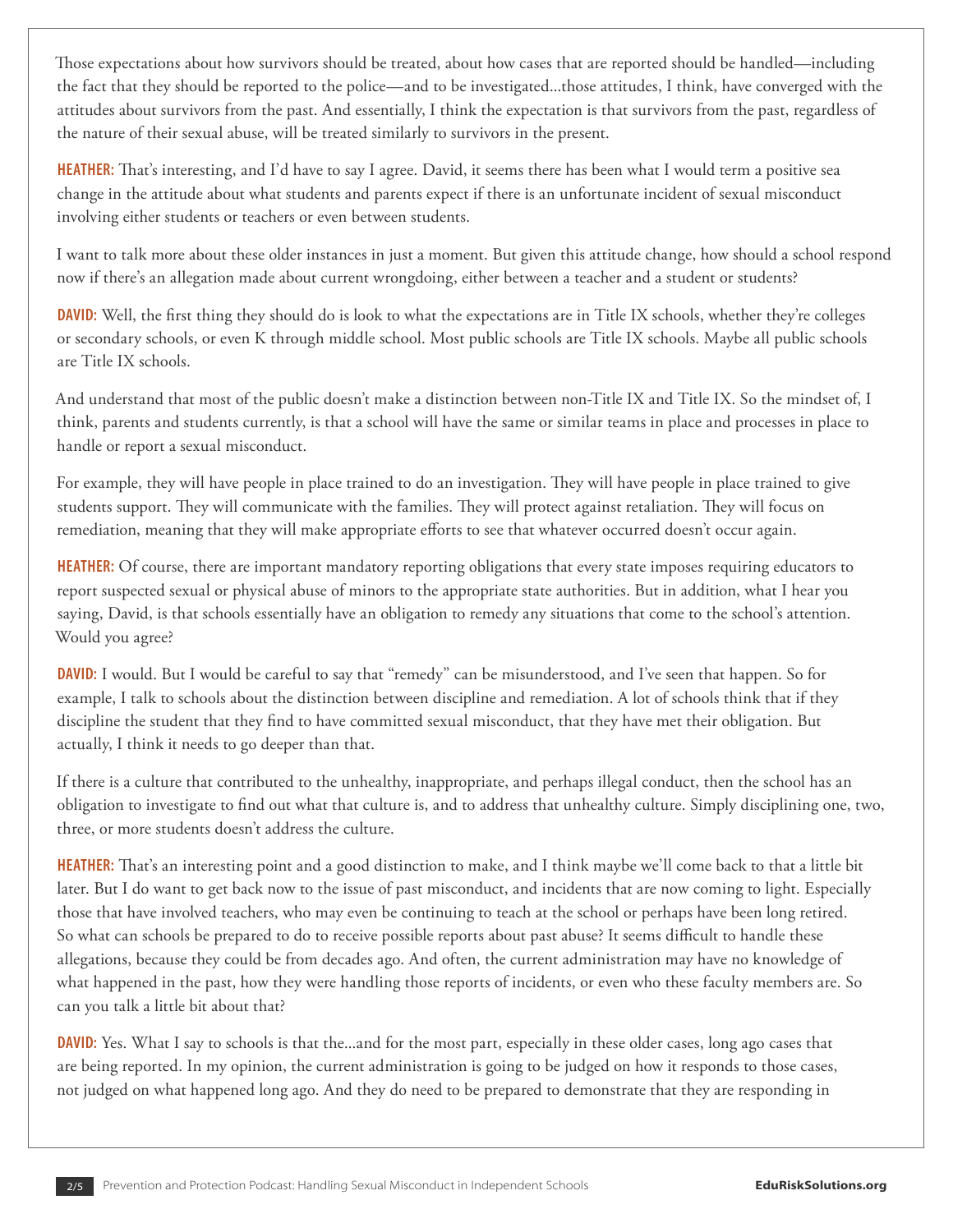an appropriate way, even if...because of all the obstacles you just mentioned, Heather, they really can't come to a clear conclusion about what occurred.

So for example, again—and this is where you'll see the similarities between my answer that I gave about current abuse and the answer I'm giving about past abuse—they need to investigate what occurred. Now, in the case of past abuse cases, it's much harder, and they're probably going to hire outside, independent investigators. But they at least need to be responsive and make the effort, and make sure that their investigation meets the standard of care for investigations.

They also need to be very up to date and aware of their state's child abuse reporting laws. There may be an obligation to report past abuse cases as they come in, depending on the way the law of the state reads. In some state laws, the language for reporting child abuse is written in the present tense. For example, "If you suspect that a child is at risk or is being abused, you must report it." In that case, that would not likely trigger a report. But in many states, the language is "If you suspect that a child has been abused, you must report it." In which case, it would trigger a report.

They should also take other steps to make sure they immediately involve the board of trustees. The board should have in place a special committee or a standing committee to help receive information that's coming in from the administration. And the administration should have a team that's prepared to deal with communications, both internal and external. Not to mention that the school should be aware of their insurance coverage, which often will involve what's called "insurance archaeology," looking through old policies. Every school would do well to be familiar with the statutes of limitations, both civil and criminal, relating to these past cases.

**HEATHER:** Let me ask you this. What happens when you get an allegation of past abuse, and the school begins to look into that and do a proper investigation as they should, but they uncover then further incidents of past abuse? How should a school be handling that situation?

**DAVID:** That's a difficult situation for any school to encounter, but not an unusual one. We are discovering that in a large number of investigations, when schools are interviewing witnesses, the witnesses are disclosing other victims, and it raises all sorts of issues.

First of all, the duty of the school to investigate is triggered by being on notice of possible abuse. So once someone raises the issue in an investigation of new or previously undisclosed abuse, the school's on notice, and it needs to make an independent decision on whether and to what extent to investigate that new information. And also, I might add, whether they need to report it to the authorities, just as they had already made that analysis in the original complaint.

And schools often find that when they get a second or a third report, there are sometimes even more. And then, the question for the school becomes "How much do they expand the scope of the investigation?" And before any school starts an investigation of current or past misconduct, they need to decide who will be in charge of making the decision about the scope of the investigation. That's why it's important there be a special committee or a subcommittee of the board of trustees. That's why it's important that these issues be considered in advance, ideally, before reports come in. But if not, at the beginning of an investigation, a school should decide what will they do if more reports come in, and how will they handle them, and who will be making that decision.

**HEATHER:** Great. Well, then, that assumes that a school is going to get a report, and many of these schools are preparing to do so. What should schools be doing if they either know of a past incident that perhaps was handled appropriately at the time, but suspect that there could be more reports? Or isn't sure if someone is going to come forward and make an allegation about past wrongdoing? How can a school prepare to handle the potential adverse publicity that comes with that, as well as the negative impact that may come along to the current school climate? And then also, how should the school communicate with the parents, alumni, students, and the general school community about these issues?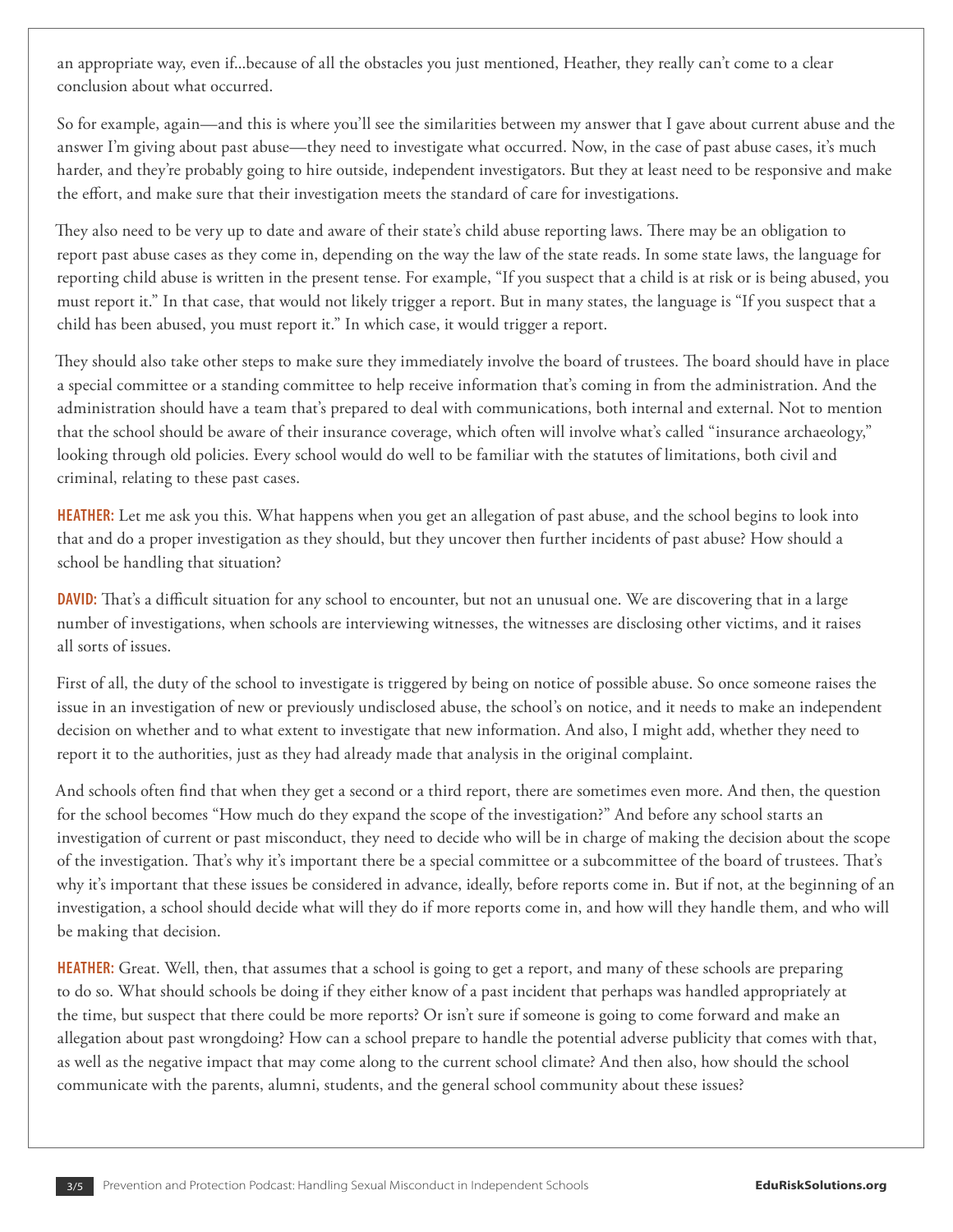**DAVID:** Two excellent and highly complex questions that I'll try to answer succinctly. But I can't really answer completely in a short period of time. Let's take the first question. How does a school deal with possible cases of past abuse that haven't yet come forward? I can tell you, Heather, that schools across the country are wrestling with this issue, because I'm hearing from them and others are hearing from them, and people are talking about do they affirmatively reach out to their community of alumni and parents to ask people to come forward. And that is not an easy thing to do. It seems counter-intuitive, because when I talk to boards of trustees about this, some people will say, "Why should we be buying a lawsuit? Why should we be buying and encouraging something that will be bad publicity?" And my response to that is two-part. One, I think it's really important that the schools stay on the moral high ground. And the moral high ground is accountability and transparency, in my opinion, in large part.

And if you think that you might have something in the past, or even if you don't think you have something in the past to demonstrate that you're accountable and to do it in a transparent way, sending a letter to the community inviting people to come forward is a good indicator of that. That's one reason to do it.

Another reason to do it is that all the literature in the field and actually, the experience or people that do the work that I do reinforces this. The literature says that survivors evolve emotionally as they experience all the psychological trauma and issues involved with the events that they experienced. And they may not be ready to come forward at any given time. But if invited, they may come forward, and they may not come forward right away, but they may come forward at some point. And if they do, then it's better to have them come forward because they were invited, than to have them come forward because they're angry and bitter, because they don't think that the school cares. So those are two reasons to reach out.

Now, let's move on to your second question. If people come forward, how does the school handle the implications of that with the community? I don't think the school should send a letter out and invite people to come forward if they're not prepared for that second part. To prepare for that, they have to have the board on board. They have to demonstrate that they're going to be accountable and transparent, so they have to make decisions about what are they going to disclose about people coming forward, what are they going to disclose about findings of investigations. It helps to have a communications team, a professional communications team. I'm thrilled that United Educators provides that for current insured matters. I think that has made a big difference. I'm thrilled that United Educators for current matters pays a benefit for outside investigators.

But the problem, there's no easy answer once someone has come forward about how to communicate it to the community, and people wrestle over that, because there's so many different possibilities. The investigators may find that people have admitted to the misconduct, or that there have been legal findings against the individual, or that the individual denies it and nonetheless, the investigator thinks it occurred, or the investigator may find that the findings are inconclusive.

Each type of finding creates a separate issue and dilemma for a school on how to communicate and whether to communicate with its community.

**HEATHER:** David, I hear you stating that each situation is unique. But I'd like to circle back to something you said earlier in the podcast, which was that it's important to have a strong culture that supports students who come forward, whether they're past students or current students. So could you just take one moment to talk about that for me?

**DAVID:** Yes, I'm glad you asked about culture, because a lot of the questions you're asking essentially go to the core issue of how can a school currently prepare for a present report of sexual misconduct or abuse, or a past report of sexual conduct or abuse. And actually, I think the best thing a school can do to prepare for either is to focus on having a healthy culture in the school. And that starts with the board and oversight of the culture by the board, and then goes through the administration and the faculty, staff, and students.